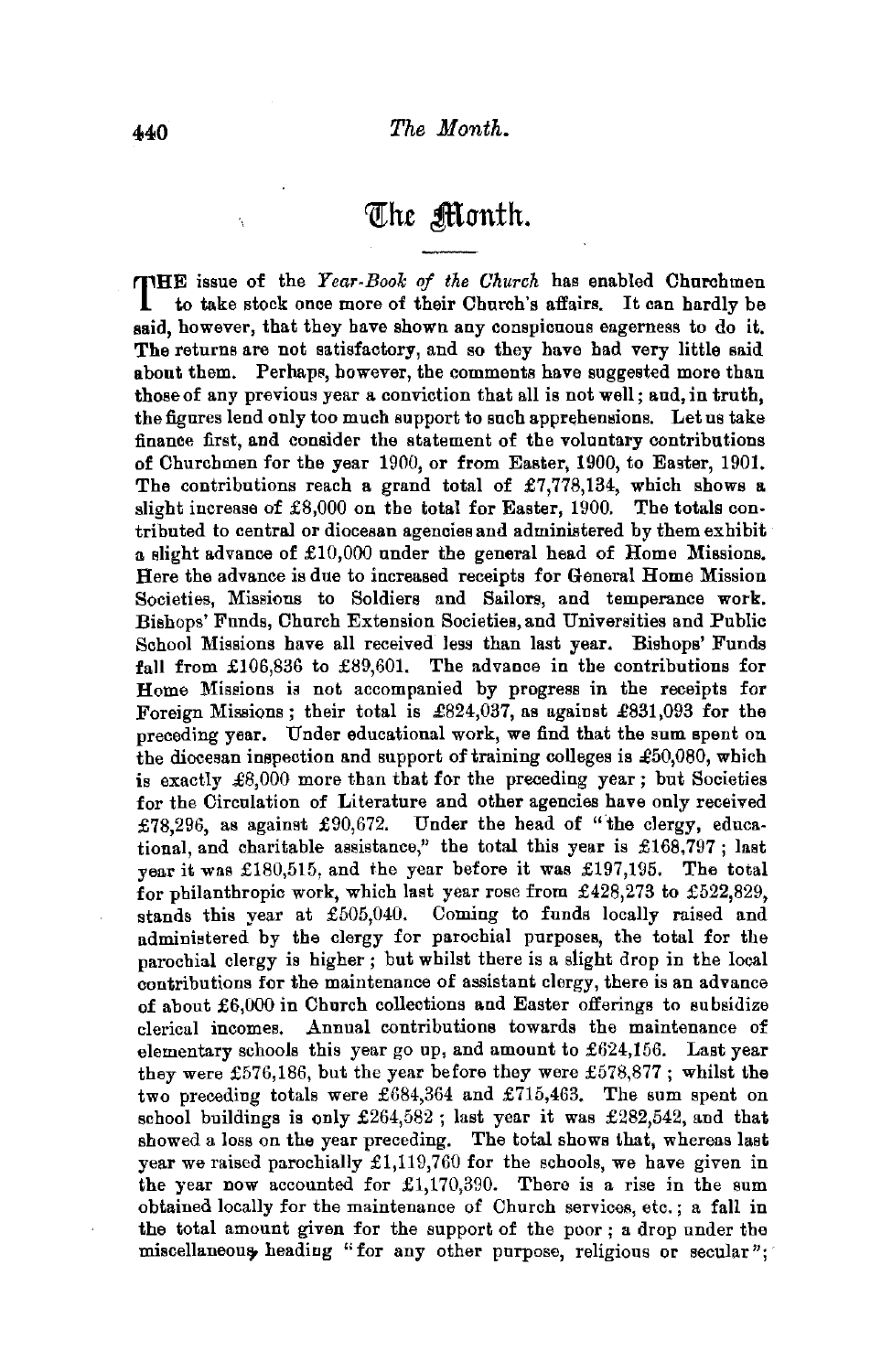## *The Month.* 441

another serious drop in the contributions for the endowment of benefices, and a smaller loss on the contributions for parsonage houses. This, it and a smaller loss on the contributions for parsonage houses. will be agreed, is not a satisfactory return.

Nor is there much comfort in the figures which provide some test of the work of the Church. The Rev. Paul Petit has called attention in the press to the ordination statistics. He says : " The recent appearance of the 1902 edition of *The Official Year-Book of the Church of England* enables me to complete the following statement for the years 1896-98, and the three years 1899-1901:

## 1886-88 COMPARED WITH 1896-98.

Showing a Decline of 330 in the Three Years.

| 1886 |           | 814                         | 1896             | 704             |
|------|-----------|-----------------------------|------------------|-----------------|
| 1887 | $\cdots$  | 771<br>$\ddotsc$            | 1897<br>         | 652<br>$\cdots$ |
| 1888 | $\ddotsc$ | 739                         | 1898<br>.        | 638             |
|      |           | 2,324                       |                  | 1,994           |
|      |           | THE NEXT THREE YEARS.       |                  |                 |
|      |           | Showing a Decline of 388.   |                  |                 |
| 1889 |           | 777                         | 1899             | 661             |
| 1890 | $\ddotsc$ | 746<br>$\ddot{\phantom{a}}$ | 1900<br>$\cdots$ | 650             |
| 1891 |           | 745                         | 1901<br>         | 569             |
|      |           |                             |                  |                 |
|      |           | 2,268                       |                  | 1,880           |

It will be seen that, whereas in the years 1896-98 the annual admissions were on an average 110 less than in the three years 1886-88, the average admissions in the three years 1899-1901 were 129 below those of the three years 1889-91."

The Confirmations have a depressing story to tell. The totals for the ten years ending that now under consideration are as follows: 214,730, 219,671, 223,115, 214,484, 217,228, 228,348, 219,658, 217,045, 214,191, 195,673. Thus we have not only a serious loss on the total of ten years ago, but also a steady decline for the last five years. On the other hand, the total of communicants still grows, but it is only an "estimated" total. There has been a serious fall in the number of baptisms both of infants and adults. The total for infants, 572,962, is less than that of five years ago; the adults were 11,507, but they were 12,244 in the preceding year, and 11,605 ten years ago. Male and female communicants' classes show an advance for the year. The membership of guilds for the two sexes continues also to exhibit an advance. Male Bible-classes are nearly at the level of 1898-99 ; but the female membership, though above that of the preceding year, has thrice been exceeded in the last five years. The Sunday-school statistics give renewed cause for anxiety. The boys numbered 805,331. We must go back seven years to find so low a total. The girls also are fewer than last year by 10,030, hut the infant scholars have increased. The decline in the number of male Sunday-school teachers is not serious, and female teachers show a very slight gain. 32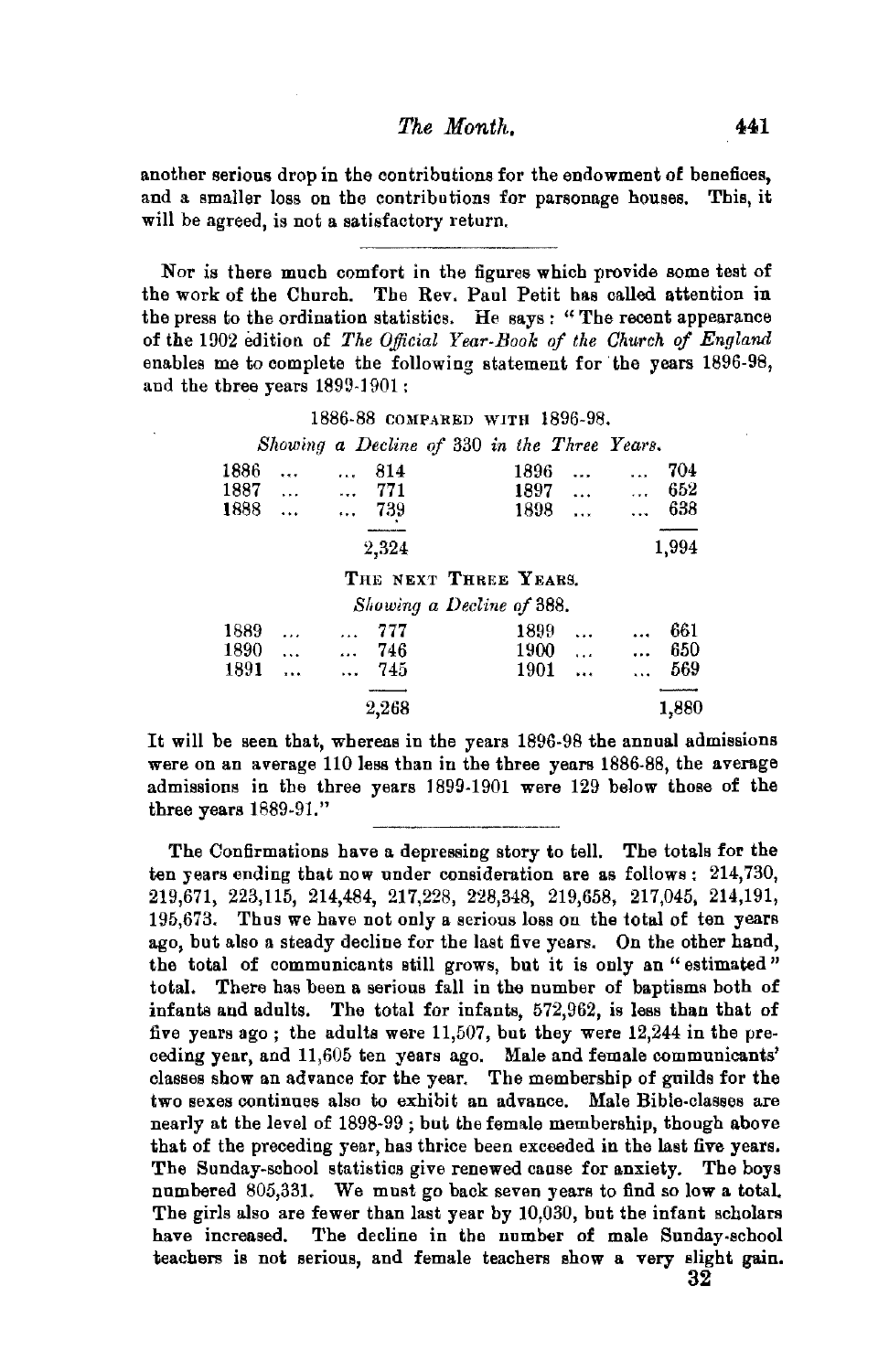Temperance work, so far as it is witnessed to by the membership of societies, falls lower and lower. The adult abstaining members are 110,901; ten years ago they were  $155.252$ . The non-abstaining section bas 40,053 members, as against 46,137 ten years ago. The juveniles are 439,456, but in this case the high-water mark of 456,224 was reached in 1897-98. In lay help thereisaslightadvance in the male district visitors and a fall in the female district visitors. Lay readers, licensed and unlicensed, are. lower. There is an increase in the number of paid deaconesses, and a loss in the unpaid deaconesses ; the paid sisters are as many as last year, but the voluntary sisters are fewer. Paid mission. women show a decided advance, and unpaid mission-women a decided fall. Such is the position, and there is little comfort to be drawn from it.

Ecclesiastical attention during the month has been very largely centred on the new Education Bill. Apart from all details of its character and provisions stands the anxious question-whether it is or is not to be passed this year. Some words spoken by Mr. Balfour have raised in many quarters a belief that the Government, sensible of the difficulties before them, have made up their minds that an autumn Session has already become inevitable. The resort to such an expedient is, of course, unpopular in many circles. Ministera do not like it, for their labours are in any case severe enough without an autumn Session. Private Members do not like it, for it diminishes not only their holiday, but the time they can give to their own private affairs. Workers in municipal politics do not like it, for it means that Parliament may be sitting when the local elections are in full swing. But necessity knows no law, and unless the Government are to resign many of their chief projects the unpopular thing may have to be done. Now, education has been shelved too many times for it to be one of the subjects which can been shelved too many times for it to be one of the subjects which can upon this occasion most readily be left over ; no one, therefore, will be surprised if it should be announced that Parliament will be summoned in the autumn in order to pass the Education Bill. If, moreover, peace should ensue in South Africa, so many circumstances are likely to arise that there would be a great advantage in having Parliament at Westminster.

The opposition to the Bill took almost at once a curious turn. It did not give its attention very much to detail, but was content to argue that the Bill was an attack upon the religious liberty of the subject. This was set out in terms of such vigour that Nonconformists were urged to refuse payment of the education rate if the Bill were carried. At first Churchmen were disposed to regard this movement with no other feeling than charity-a simple confidence that the anger which prompted it would presently calm down, and give way to some show of argument. But this has been in no hurry to occur. The plea that Churchmen who violently dissented from the School Board system had, nevertheless, quietly paid the rate and supported their own schools at the same time had no effect, unless it was to increase the violence of the attack. It was urged that the principle of religious freedom would be destroyed if the secular instruction in the Church, Roman Catholic, Wesleyan, British, and other Voluntary schools were at all paid for by the ratepayer. It was pointed out by a Churchman in the columns of the *Daily Mail* that religious freedom hardly lay in forbidding other people to have religious<br>teaching if they wished it : "How can the name of religious freedom be invoked in favour of a policy which would deny to the majority of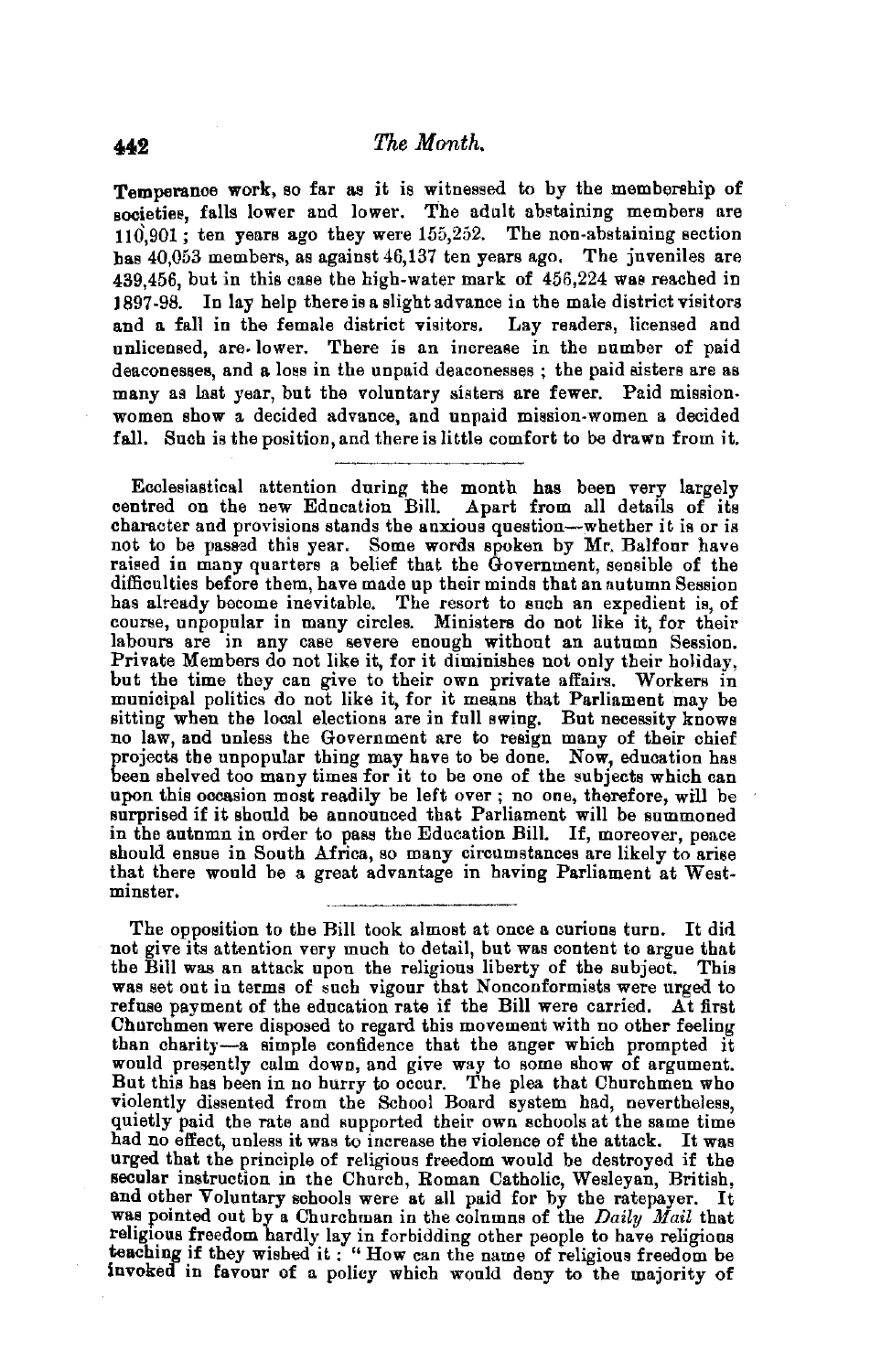children in our elementary schools some measure of instruction in the faith of their parents ? Can you hope to persuade the average working map, who is a keen Churchmap, or Roman Catholic, or Jew, that such a man, who is a keen Churchman, or Roman Catholic, or Jew, that such a denial is consistent with religious freedom? A Methodist, a Baptist, a Plymouth Brother may he willing to resign his right, Very good; but is that a reason why the Churchman should do so also *?* Suppose that, for the sake of the minority of parents whose children are in Board schools, you forbid definite religious instruction to the children of the majority, would that entail peace?" But argument of any kind seemed only so much more fuel for the blaze, The real provisions of the Bill amidst all this hubbub have received comparatively little attention.

When the late Prebendary Tucker was secretary of the S.P.G., his references to the work of the C.M.S. were not always conceived in the most generous spirit, no doubt because he dissented seriously from some most generous spirit, no doubt because he dissented seriously from some of the Society's methods. Bishop Montgomery, his successor, is full of the most cordial recognition of the C.M.S. and its work. But the change of tone has had a most curious result. It seems to have created in some anxious minds a fear that this cordiality may conceal Jesuitical designs upon the independence of the C.M.S.; indeed, there has been talk of the C.M.S. being "captured" by the S.P.G. We are quite sure that no such designs exist, and it is strange that suspicion should assume such an acnte form just when, to the unconcealed dissatisfaction of extreme Anglicans, a far more moderate Churchman than Prebendary Tucker has been installed secretary of the S.P.G. We are equally sure that if such designs were anywhere cherished they would be unsuccessful. The designs were anywhere cherished they would be unsuccessful. The revival of Protestant feeling amongst Evangelical and Moderate Churchmen has not left untouched so large a body of clergy and laity as those who, officially and unofficially, direct the policy of the C.M.S. from Salisbury. Square, The Society's friends at large may be sure that its principles were never more carefully guarded than they are at present. We are unable to see any transgression of those principles in courteous relations either with the 8.P.G. on one side, or the Nonconformist agencies on the other ; nor do we think that participation by representatives of the C.M.S. in a diocesan missionary festival or in a missionary exhibition at which other societies are represented can be harmful to its position.

That the suspicions in question have not prevailed against a quiet and candid consideration of the facts may be inferred from the financial position of the Society. The expected deficit of £80,000 bad been reduced when March 31 came to about  $£27,600$ . The latest figures available were as follows : The general income has been £254,603, and the appropriated contributions  $\tilde{E}62,747$ , to which must be added donations towards adverse balance of year 1900-01 £9,553. The total is £326,903, the largest ordinary annual income ever reached. Special funds have yielded £15,716, so that the grand total receipts are £342,619. The general payments have been £363,721 and the special fund payments £8,302, making the grand total payments £372,023. In order to show the actual position another set of figures must be added. The general income of the year has been  $£254,603$ , the expenditure £363,721. Of this there bas been borne by appropriated receipts £82,722, and by contingency and centenary funds £1,721, reducing the charge on the general income to £279,278, Adding the adverse balance of year 1901-02, £24,675, and the remainder of the adverse balance of 1900-01 not wiped out by the special gifts for the purpose, viz.,  $\pounds2,928$ , we have a total adverse balance at March 31, 1902, of £27,603. These figures are subject

 $32 - 2$